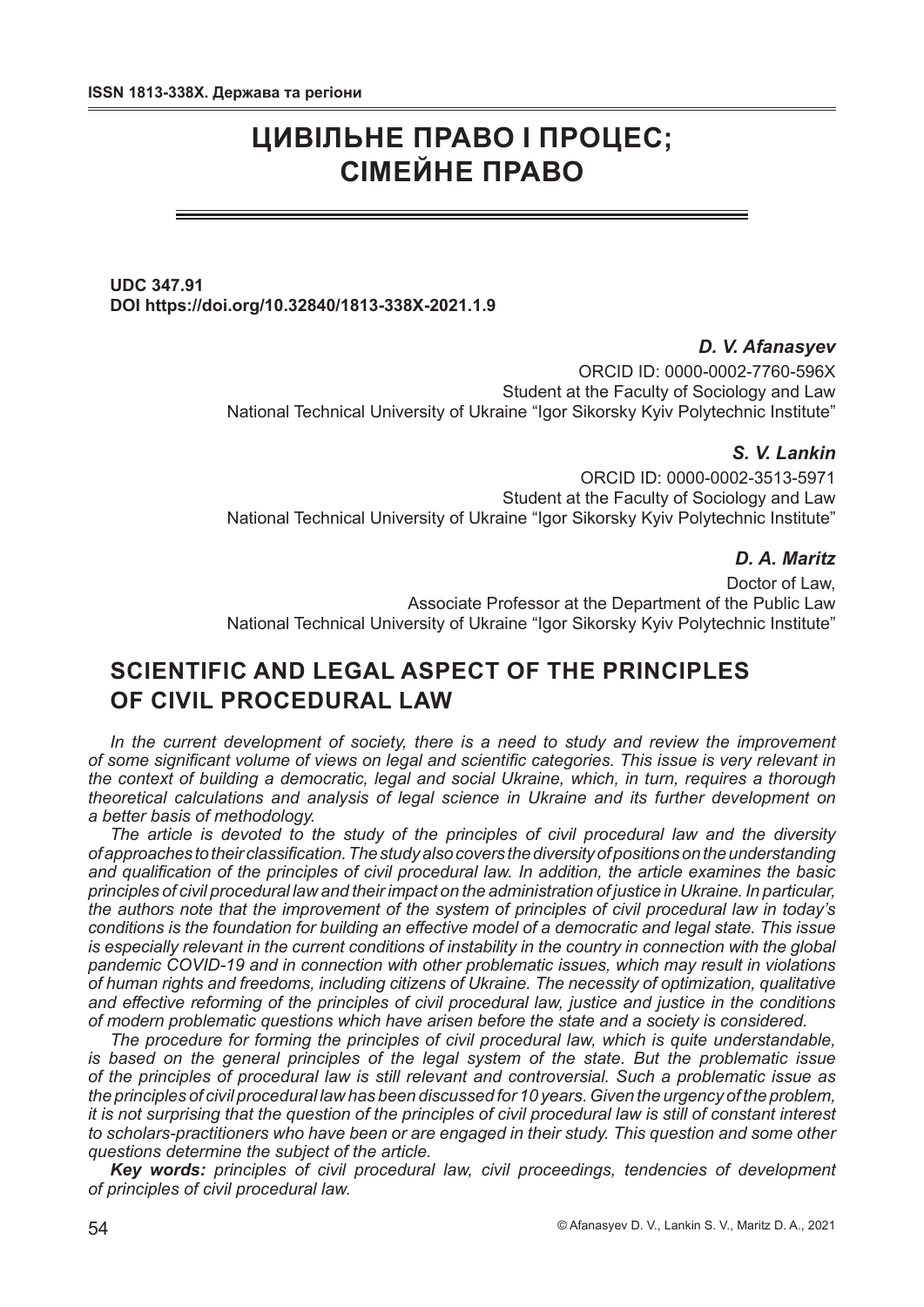**Formulation of the problem.** The question of the principles of law has always accumulated a high scientific interest of legal scholars. The first studies, which were devoted to the principles of law, were conducted in the 40's of the twentieth century. The results of these studies are relevant today. The process of reforming Ukraine and its formation as an independent state, entering the international arena requires the improvement of provisions in national legislation to the level of international legal standards.

Improving the system of principles of civil procedural law is the foundation for building an effective model of a democratic and legal state in Ukraine. This issue is especially relevant in today's conditions, in conditions of instability in the country with the assistance of the global pandemic COVID-19 and in connection with other problematic issues, which, unfortunately, results in violations of human rights and freedoms, including citizens of Ukraine.

A special influence on the normative content of the principles of civil procedural law is observed during the rule-making activity of the state and society. The principles of civil procedural law are characterized by a special property, in particular, the ability to promote a clear and unambiguous, correct interpretation of civil procedural law and the effective functioning of civil justice.

Today, the system of principles of civil procedural law needs some improvements, which can be described as systemic reform. The purpose of this reform is to strengthen the system of ensuring human rights and freedoms, especially socio-economic rights, in particular, civil rights, freedoms and interests.

In this context, the position of A.P. Zaits seems appropriate, emphasizing that the essential and central in the understanding of the rule of law are the principles of the state's rights and freedoms of man and citizen, based on the fact that the rule of law is a state in which there is a regime of connection of power with the rights and freedoms of man and citizen, which is obliged to legally protect and guarantee the rights and freedoms of people, in particular its citizens. The connection of the state with rights and freedoms means nothing more than the restriction of the state by these rights and freedoms and legal determinism [3, p. 14].

As a rule, reforms give the most effective results in terms of their implementation in legal states, with a democratic society, because modern mechanisms for the protection of fundamental human and civil rights and freedoms are developed. The

most effective and widespread defense mechanism is judicial protection.

Civil procedural law of Ukraine as a branch of law occupies a leading place in the system of national law, the purpose of which is to ensure the implementation of the mechanism for the protection of civil rights. Reforming the principles of civil procedural law, in modern conditions, is associated with further improvement of the functions of civil justice.

**Analysis of recent research and publications.** In the legal literature, the issues of the principles of civil procedural law, justice and judicial proceedings have been studied in the works of such Ukrainian lawyers-scientists as: S.N. Abramova, S.S. Alekseev, A.S. Dovgert, A.I. Drishlyuk, A.P. Zayets, I.M. Ilyinska, P.M. Rabinovych, A.M. Kolodiy, V.V. Komarov, Y.D. Prityka, Y.O. Kharitonov, and others.

**Forming the goals of the article.** The purpose of the article is to study scientific views and approaches to the principles of civil procedural law, justice, their qualifications and system in the context of the legal system of Ukraine. Inventing ways to improve the system of principles of civil procedure law and eliminate identified shortcomings

**Presenting main material.** The question of the principles of law (principles of international law, certain branches of law, in particular the principles of civil procedural law) is currently given considerable attention, but in science there are still different views on their interpretation. The term "principle" (Latin – principium) is what underlies a certain theory, doctrine, science, worldview, etc. [4].

As a rule, the principles of law are a certain basis, a set of guiding ideas, provisions that determine the nature, content and purpose of legal regulation of relations in society.

The principles of law are the basis for the origin, formation, functioning and development of law in general and individual legal systems, in particular in the state of Ukraine. Principles are important provisions on which the law is based in all its manifestations (law-making, law enforcement and law enforcement) [5, p. 252].

The scientific literature is characterized by the lack of common theoretical views on the issue of reforming the principles of civil procedure law, and therefore there are different views on the role and place of principles within their system. The issues of shortcomings in the implementation of the requirements of the system of principles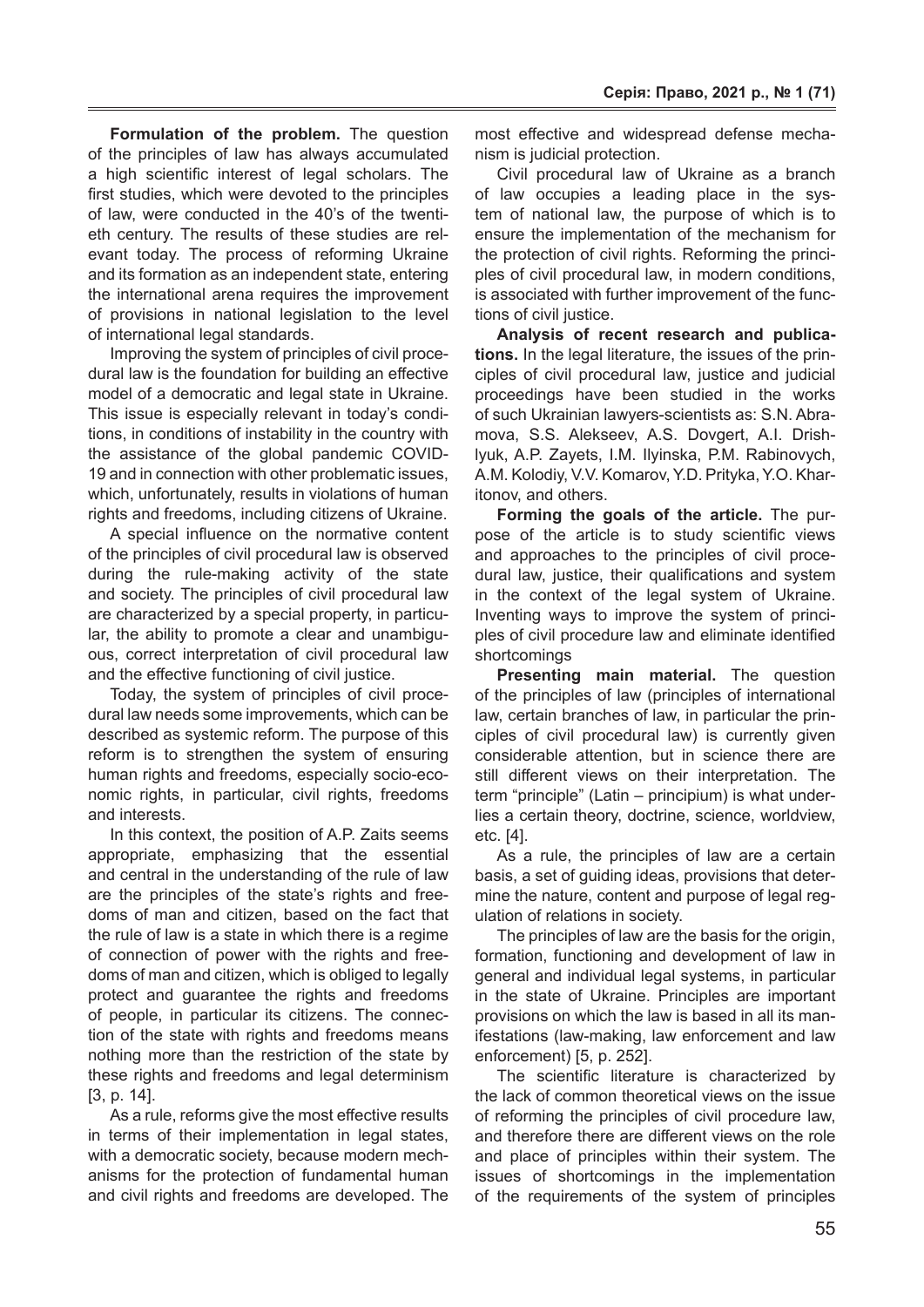at different stages of the civil process remain unresolved.

Investigating the principles of civil procedural law, scholar-lawyer S.P. Pogrebnyak emphasizes such features as:

− concentrated reflection of the result of the development of law and determination of the directions of its further development; the most general character;

− self-sufficient character (from the point of view of formal certainty);

− embodiment of the most important values inherent in a certain system of law;

− increased stability [6].

The principles of civil procedural law are objective, they are determined by the circumstances that exist in society. This pattern causes the variability of some basic provisions of civil procedural law over time, but does not mean instability or unreliability of these provisions, in particular due to the development of the scientific and technical process of ensuring the principle of publicity, openness of civil proceedings or access to justice can change its form, such as filing a claim in electronic form, holding a court hearing in the form of videoconferencing, broadcasting court hearings on the Internet, etc.

Based on the above, we can conclude that the form of expression of some principles of civil proceedings may change over time, but their content or nature is unacceptable to change. It is also inadmissible to deviate from the principles on which the law in general is based. The rule of law, legality, dispositiveness and adversarial nature, which determine the content of civil procedural law are indispensable elements for the existence of this branch of law and protection of human, civil and civil rights, freedoms and interests, and the influence of time in our opinion. cannot be changed.

The principles of civil procedural law can be considered from two points of view. First, as historical categories developed over the long development of the process itself, as an element of human culture. Secondly, as concepts or ideas that are enshrined in the rules of civil procedural law and have a normative nature. Based on the above, we can conclude that the principles of civil justice are the defining ideas, principles according to which the regulation of relations arising in the field of justice, and which express the tasks of justice in civil cases, characterize the methods of their implementation [10].

However, there are other views on the legal nature of the principles of law, the essence of which

is that the principles of civil procedural law are defined as a generalized rule of law and are more stable than ordinary rules of law. S.S Alekseev. interprets the principles of law as expressed in the law of the original legal principles that characterize its content, the foundations enshrined in the foundations of public life [8]. O.S. Komarov by the principles of law means the basic ideas, organizational characteristics of lawmaking [9].

G.A. Sverdlyk notes that all the principles "are closely related and the exclusion of one of them leads to the dysfunction of the entire legal system as a whole" (this is correct), that all the principles in one way or another reflect the existing social relations (rather wrong than right), the author immediately argues that "the subjective beginning is the ability to choose the principles that will form the basis of certain legal institutions and norms" (completely wrong) [7].

A wide range of legal scholars pay attention to the study of the issue of understanding the concept of the principles of civil procedural law, which is due to the complex nature of the issues raised. The correct solution of this problem is possible after taking into account the relationship of this branch of law with other common law processes and their development, which takes place in society and the state.

Based on national and foreign experience, it can be argued that the system of civil rights of man and citizen is the basis of effective democratic and socio-economic development of law, state and society.

The principles of civil procedural law, as well as the principles of other branches of law, find their legal manifestation in cases of their normative enshrinement in Ukrainian law. A very important fact is that the normative-legal aspect of the principles of civil procedural law shows that in the objective sense, the principles are general rules of law, observance and implementation of which is mandatory, the principles are provided by the state. However, to identify the rules of law and principles of law is unacceptable and incorrect in terms of their social and legal significance.

The task of the rule of law is to reveal the objective conditions of public life, in other words, the rules are a form of expression of the essence of law. The principles, in turn, are intended to reflect the state will of the people, their views on the administration of justice, the expression of the content and essence of civil procedural law of Ukraine and the establishment of democracy in civil proceedings.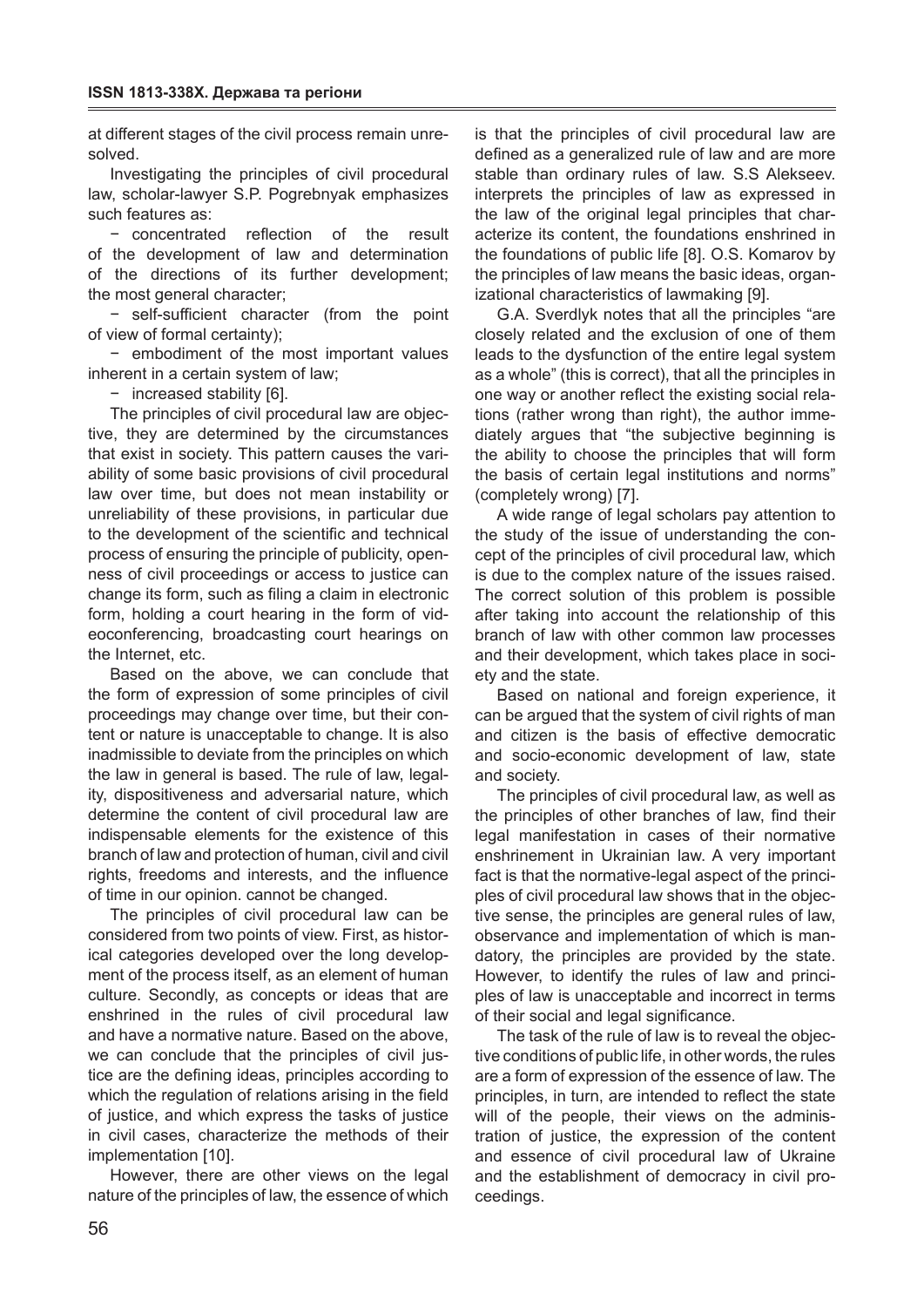Based on the legal nature of the principles of law, in particular civil procedural law, they must meet such characteristics as: generality and effectiveness, democracy, systemicity, source of origin, ideological orientation, regulation, and so on.

The principles of civil procedural law need qualitative reform, which covers a wide range of conceptual ideas, provisions and trends, which, in turn, reflect and consolidate the directions of development of the civil procedural branch of law. It is from this essence of the principles follows the fact that they are the basis for the whole system of rules of civil procedural law. The principles of civil procedural law are a concentrated expression of the essence of the civil procedural branch of law, as these principles operate in the system of norms of this branch of law.

As already mentioned, the principles find their legal expression in the legislation of Ukraine, in particular, the system of principles of civil procedural law follows precisely from the content of the Civil Procedure Code of Ukraine (hereinafter – CPC). Part 1 of Art. 2 GIC of Ukraine emphasizes the fact that the task of civil proceedings is a fair, impartial and timely consideration and resolution of civil cases in order to effectively protect violated, unrecognized or disputed rights, freedoms or interests of individuals, rights and interests of legal entities, state interests [1]. Based on this provision, it is safe to say that certain principles of civil proceedings are a full guarantee of the integrity and systemic nature of the proceedings, as well as ensuring the protection of rights, freedoms or interests. In particular, it is important to understand that the construction of the judiciary should take into account the availability and simplicity of protection of violated, unrecognized or disputed civil rights, freedoms or interests, because unreasonable complication of judicial protection leads to violation of civil procedural law.

Based on the provisions of Chapter I of the CPC of Ukraine, we can note a list of basic principles of civil procedural law:

− the principle of judicial protection;

− the principle of publicity and openness of court proceedings;

− the principle of adversarial proceedings of the parties to civil proceedings;

− the principle of administration of justice on the basis of respect for honor and dignity, equality before the law and the courts;

− the principle of ensuring the right to legal aid;

− principle of dispositiveness [1].

The system of principles of civil procedural law needs significant reforms and improvements that would affect the effectiveness of civil proceedings on the basis of efficiency and accessibility of the mechanism of protection of rights, freedoms and interests of man and citizen in today's conditions.

Taking into account the state of development of law, state and society, the principles of civil procedural law should be aimed at the development of law, state and society; strengthening the effectiveness and efficiency of the mechanism of protection of human and civil rights, freedoms and interests, etc.

The problems that hinder the proper implementation of the principles of civil procedural law as noted by A.I. Drishlyuk. becomes the lack of a high level of legal awareness and legal awareness of citizens of Ukraine, which may result in violation of the adversarial principle due to unequal level of ownership [2, p. 18], violation of procedural obligations due to lack of awareness of their existence by the party, a consequence of low level of legal awareness result in inadequate qualifications of trained law enforcers, which causes a lack of proper legal aid and significantly limits the constitutional principle to the right to receive qualified legal aid.

Restrictions on the implementation of civil procedural principles in the judiciary and socio-economic factors, the main obstacle to access to justice given the economic level and average earnings of Ukrainian citizens is the payment of court fees, in particular the question of real reform of the approach to such an obligation to pay court services, because as noted due to financial difficulties, not every person can afford to pay in addition to the trial also the services of a representative, possibly the services of an expert or specialist, etc.

Due to a significant violation of the principle of reasonableness of procedural terms, the value of the proceedings increases.

So, the systemic principles of civil procedural law and the need for a systematic approach to their reform are confirmed. After all, even the established adequate legal restriction in justice, in order to deter from unjustified protection procedures, given the economic condition of society, in fact significantly restricts access to justice. And due to the low level of legal awareness and inaccessibility of justice, there is a lack of effective judicial protection as such, and which not only violates access to justice, but also encroaches on the rule of law and the priority of human rights in general.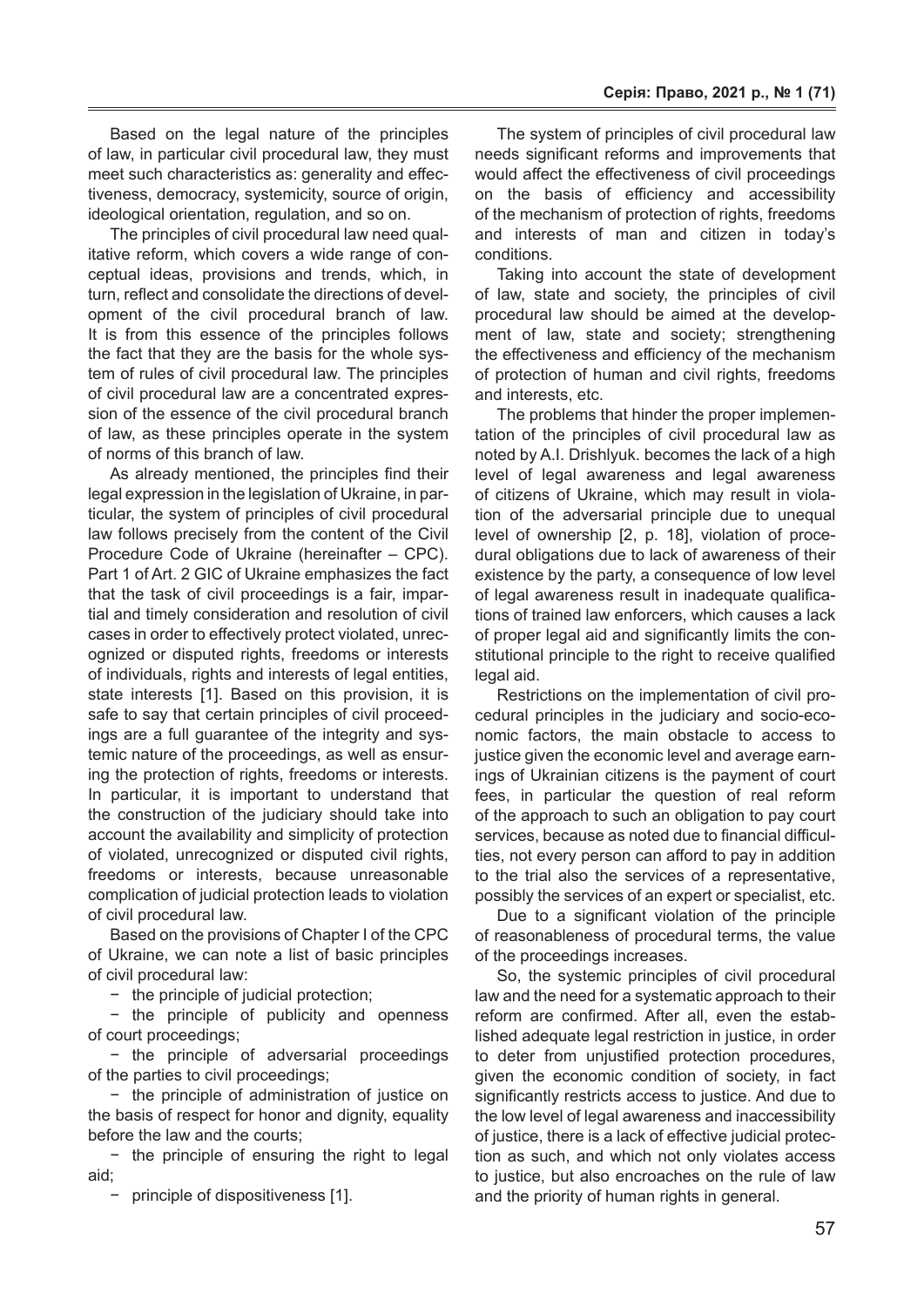As outlined above, the principles of civil procedural law may change under the influence of changes in public relations in the state, and this implies the obligation of the state to create legal grounds for effective protection of rights, freedoms and interests of any person in civil proceedings and providing access to it.

The state's neglect of its own society and the lack of mutual communication for effective communication for cooperation creates, in addition to disrespect for the state and its bodies, the most important thing is a lack of respect for the law and faith in the right to be protected by the state.

Addressing the lack of trust in the state, the difficulty of access to justice, and the return of law to Ukrainian society is the main problem in implementing the principles of civil procedural law today, because until the practical shortcomings are eliminated, legislative expression and scientific interpretation of these provisions will remain unrealized and neglected.

**Conclusions.** Based on all the above, we can conclude that the essence of the principles of civil procedural law is that the principles are a system of guiding ideas, provisions and concepts that reflect the essence of civil procedural law as a branch of law, due to the development of law, state and society.

Scientific and legal analysis of this issue gives us to understand that the study of the system of principles of civil procedural law is an indispensable process in modern conditions and requires considerable and constant attention. This activity must be substantively and conceptually consistent with the general rules, ideas and morals.

The study of the principles of civil procedural law is a necessary process and requires constant attention. At the same time, this activity must be conceptually, substantively and terminologically consistent with general legal ideas, conclusions and legal forecasts, as well as morality.

The main problem that necessitates a detailed study and reform of the system of principles of civil procedure law is the lack of dialogue between Ukrainian society and the state, and given that the main essence of legal principles is to reflect public approaches to legal issues in the state, there is a contradiction social norms and processes and actions of the state and its bodies.

Finding the right means of communication, raising the level of legal awareness of those to whom the state directs its influence and whose rights should be exercised, as well as ensuring access to protection of these rights in case of violation are

the main task of the state, court and all persons with appropriate legal qualifications. for a rapid process of state reform.

#### **References:**

- 1. Цивільний процесуальний кодекс України : Закон від 13.08.2020 р. *База даних «Законодавство України»* / ВР України. URL: https://zakon.rada.gov.ua/laws/show/1618-15/ conv#n6037 (дата звернення: 10.12.2020 р.).
- 2. Дрішлюк А.І. Проблеми реалізації окремих принципів цивільного процесу на сучасному етапі розвитку цивільно-процесуальної форми в україні та шляхи їх подолання. *Цивільне судочинство у світлі судової реформи в Україні* : матер. міжнар. наук.-практ. конф. ім. Ю.С. Червоного (Одеса, 18 груд. 2015 р.). URL: http://dspace.onua.edu.ua/ bitstream/handle/11300/3528/Drichlyk%20 Problemi.pdf?sequence=1&isAllowed=y (дата звернення: 01.12.2020 р.).
- 3. Заєць А.П., Правова держава в Україні: концепція і механізми реалізації : автореф. дис. ... докт. юрид. наук : 12.00.01 / Київ. ун-т ім. Т. Шевченка. Київ, 1999. 36 с.
- 4. Старчук О.В. Щодо поняття принципів права. *Часопис Київського університету права.* 2012. № 2. С. 40–43. URL: http://nbuv.gov.ua/ UJRN/Chkup\_2012\_2\_11 (дата звернення: 04.12.2020 р.).
- 5. Мала енциклопедія теорії держави і права / за заг. ред. Ю.Л. Бошицького. Київ : Вид-во Європейського ун-ту, 2010. 366 с.
- 6. Погребняк С.П. Роль основоположних принципів у застосуванні права: *Проблеми філософії права.* 2008–2009. Т. VI–VII. URL: http://dspace.nbuv.gov.ua/handle/123456789/ 13637 (дата звернення: 07.12.2020 р.).
- 7. Коновалов А.В. Понятие принципов права в современной российской цивилистической науке: *Научная электронная библиотека «КиберЛенинка».* 2017. URL: https://cyberleninka.ru/article/n/ponyatieprintsipov-prava-v-sovremennoy-rossiyskoytsivilisticheskoy-nauke (дата звернення: 05.12.2020 р.).
- 8. Алексеев С.С. Общая теория права : в 2 т. Т. I. Москва : Юрид. лит. 1981. 361 с. URL: http://telecomlaw.ru/young\_res/Aleks\_toery\_law. pdf (дата звернення 06.12.2020 р.).
- 9. Фігель Μ.Β. Поняття принципів правотворчості та основні підходи до їх класифікації: *Electronic Kyiv-Mohyla Academy Institutional Repository*. 2006. URL: http://ekmair.ukma.edu.ua/bitstream/ handle/123456789/7104/Fihel\_Poniattia\_ pryntsypiv\_pravotvorchosti.pdf (дата звернення 06.12.2020 р.).